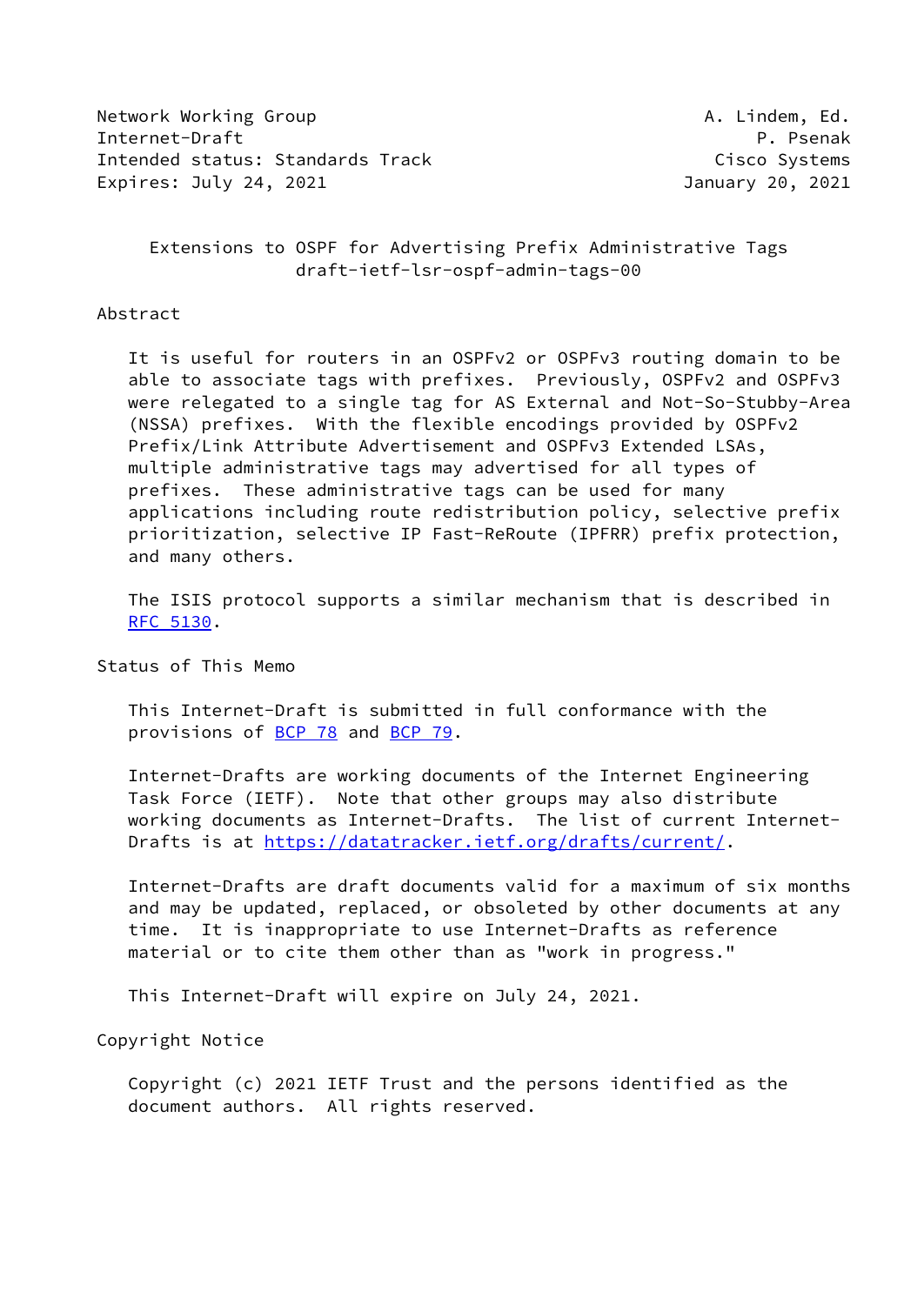<span id="page-1-1"></span>Internet-Draft OSPF Administrative Tags January 2021

This document is subject to [BCP 78](https://datatracker.ietf.org/doc/pdf/bcp78) and the IETF Trust's Legal Provisions Relating to IETF Documents

 [\(https://trustee.ietf.org/license-info](https://trustee.ietf.org/license-info)) in effect on the date of publication of this document. Please review these documents carefully, as they describe your rights and restrictions with respect to this document. Code Components extracted from this document must include Simplified BSD License text as described in Section 4.e of the Trust Legal Provisions and are provided without warranty as described in the Simplified BSD License.

# Table of Contents

|                                                        | $\overline{2}$ |
|--------------------------------------------------------|----------------|
|                                                        | $\overline{3}$ |
| $2.$ 32-Bit Administrative Tag Sub-TLV                 | $\overline{3}$ |
| Administrative Tag Applicability<br>3.                 | $\overline{4}$ |
|                                                        | $\overline{5}$ |
| $\underline{4.1}$ . Equal-Cost Multipath Applicability | $\overline{5}$ |
|                                                        | $\overline{5}$ |
| 6.                                                     | 6              |
|                                                        | 6              |
| 8.                                                     | 6              |
| 8.1. Normative References                              | 6              |
| 8.2. Informative References                            | $\mathbf{Z}$   |
| Appendix A. 64-Bit Administrative Tag Sub-TLV          | 8              |
| Appendix B. Link Administrative Tags                   | 8              |
| Authors' Addresses                                     | 9              |
|                                                        |                |

# <span id="page-1-0"></span>[1](#page-1-0). Introduction

It is useful for routers in an OSPFv2 [[RFC2328](https://datatracker.ietf.org/doc/pdf/rfc2328)] or OSPFv3 [[RFC5340](https://datatracker.ietf.org/doc/pdf/rfc5340)] routing domain to be able to associate tags with prefixes. Previously, OSPFv3 and OSPFv3 were relegated to a single tag for AS External and Not-So-Stubby-Area (NSSA) prefixes. With the flexible encodings provided by OSPFv2 Prefix/Link Attribute Advertisement ([\[RFC7684](https://datatracker.ietf.org/doc/pdf/rfc7684)]) and OSPFv3 Extended LSA ([\[RFC8362](https://datatracker.ietf.org/doc/pdf/rfc8362)]), multiple administrative tags may be advertised for all types of prefixes. These administrative tags can be used many applications including (but not limited to):

 1. Controlling which routes are redistributed into other protocols for readvertisement.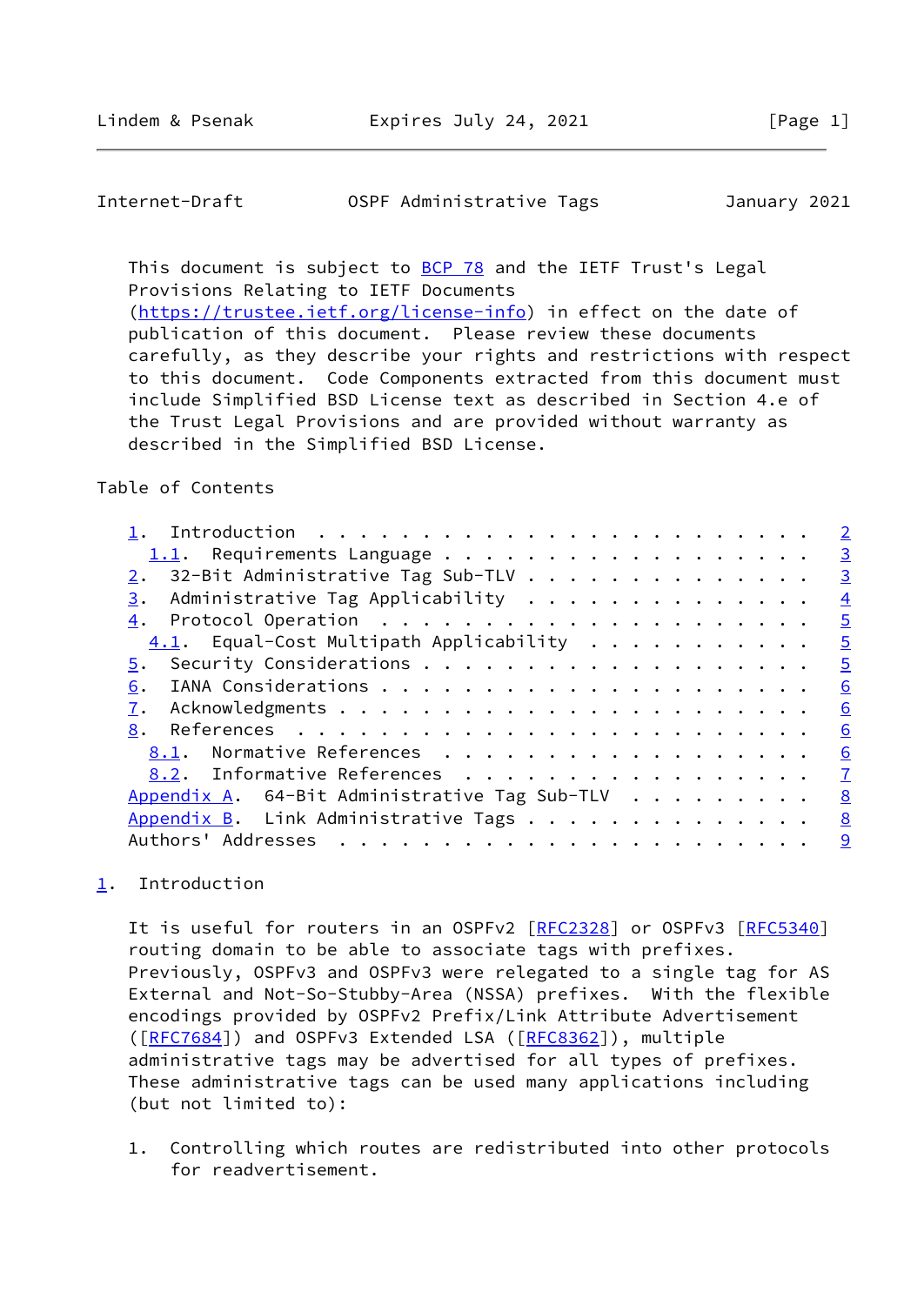- 2. Prioritizing selected prefixes for faster convergence and installation in the forwarding plane.
- 3. Identifying selected prefixes for Loop-Free Alternative (LFA) protection.

| Lindem & Psenak | Expires July 24, 2021 | [Page 2] |
|-----------------|-----------------------|----------|
|-----------------|-----------------------|----------|

<span id="page-2-1"></span>Internet-Draft OSPF Administrative Tags January 2021

 Throughout this document, OSPF is used when the text applies to both OSPFv2 and OSPFv3. OSPFv2 or OSPFv3 is used when the text is specific to one version of the OSPF protocol.

 The ISIS protocol supports a similar mechanism that is described in [RFC 5130](https://datatracker.ietf.org/doc/pdf/rfc5130) [\[RFC5130](https://datatracker.ietf.org/doc/pdf/rfc5130)].

<span id="page-2-0"></span>[1.1](#page-2-0). Requirements Language

 The key words "MUST", "MUST NOT", "REQUIRED", "SHALL", "SHALL NOT", "SHOULD", "SHOULD NOT", "RECOMMENDED", "NOT RECOMMENDED", "MAY", and "OPTIONAL" in this document are to be interpreted as described in [BCP](https://datatracker.ietf.org/doc/pdf/bcp14) [14](https://datatracker.ietf.org/doc/pdf/bcp14) [[RFC2119\]](https://datatracker.ietf.org/doc/pdf/rfc2119) [\[RFC8174](https://datatracker.ietf.org/doc/pdf/rfc8174)] when, and only when, they appear in all capitals, as shown here.

<span id="page-2-2"></span>[2](#page-2-2). 32-Bit Administrative Tag Sub-TLV

 This document creates a new Administrative Tag Sub-TLV for OSPFv2 and OSPFv3. This Sub-TLV specifies one or more 32-bit unsigned integers that may be associated with an OSPF advertised prefix. The precise usage of these tags is beyond the scope of this document.

 The format of this Sub-TLV is the same as the format used by the Traffic Engineering Extensions to OSPF [\[RFC3630](https://datatracker.ietf.org/doc/pdf/rfc3630)]. The LSA payload consists of one or more nested Type/Length/Value (TLV) triplets. The format of each TLV is:

0 1 2 3 0 1 2 3 4 5 6 7 8 9 0 1 2 3 4 5 6 7 8 9 0 1 2 3 4 5 6 7 8 9 0 1 +-+-+-+-+-+-+-+-+-+-+-+-+-+-+-+-+-+-+-+-+-+-+-+-+-+-+-+-+-+-+-+-+ | Type | Length | | +-+-+-+-+-+-+-+-+-+-+-+-+-+-+-+-+-+-+-+-+-+-+-+-+-+-+-+-+-+-+-+-+ | **Value...** | **Value...** | **Value...** | **Value...** | **|**  $\frac{1}{2}$ +-+-+-+-+-+-+-+-+-+-+-+-+-+-+-+-+-+-+-+-+-+-+-+-+-+-+-+-+-+-+-+-+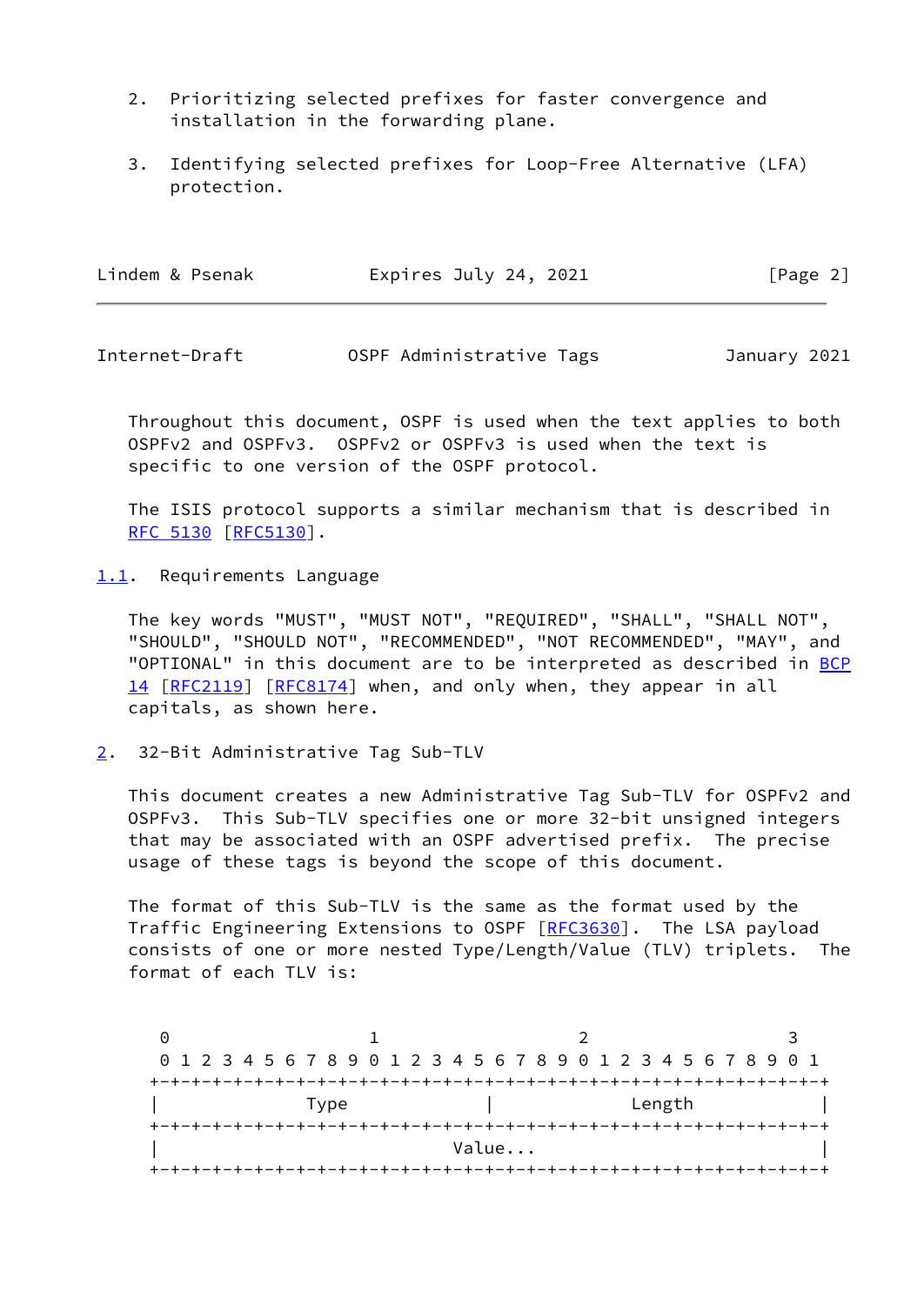### TLV Format

 The Length field defines the length of the value portion in octets (thus a TLV with no value portion would have a length of 0). The TLV is padded to 4-octet alignment; padding is not included in the length field (so a 3-octet value would have a length of 3, but the total size of the TLV would be 8 octets).

The format of the 32-bit Administrative Tag TLV is as follows:

Lindem & Psenak **Expires July 24, 2021** [Page 3]

<span id="page-3-0"></span>Internet-Draft OSPF Administrative Tags January 2021

| 0 1 2 3 4 5 6 7 8 9 0 1 2 3 4 5 6 7 8 9 0 1 2 3 4 5 6 7 8 9 0 1 |                                |                              |        |  |
|-----------------------------------------------------------------|--------------------------------|------------------------------|--------|--|
|                                                                 |                                |                              |        |  |
| Type                                                            |                                |                              | Length |  |
|                                                                 |                                |                              |        |  |
| First 32-bit Administrative Tag                                 |                                |                              |        |  |
|                                                                 |                                |                              |        |  |
|                                                                 |                                |                              |        |  |
|                                                                 |                                |                              |        |  |
|                                                                 |                                |                              |        |  |
|                                                                 |                                |                              |        |  |
|                                                                 | Last 32-bit Administrative Tag |                              |        |  |
|                                                                 |                                | -+-+-+-+-+-+-+-+-+-+-+-+-+-+ |        |  |

- Type A 16-bit field set to TBD. The value MAY be different depending upon the IANA registry from which it is allocated.
- Length A 16-bit field that indicates the length of the value portion in octets and will be a multiple of 4 octets dependent on the number of administrative tags advertised. If the sub-TLV is specified, at least one administrative tag must be advertised.
- Value A variable length list of one or more administrative tags.

32-bit Administrative Tag Sub-TLV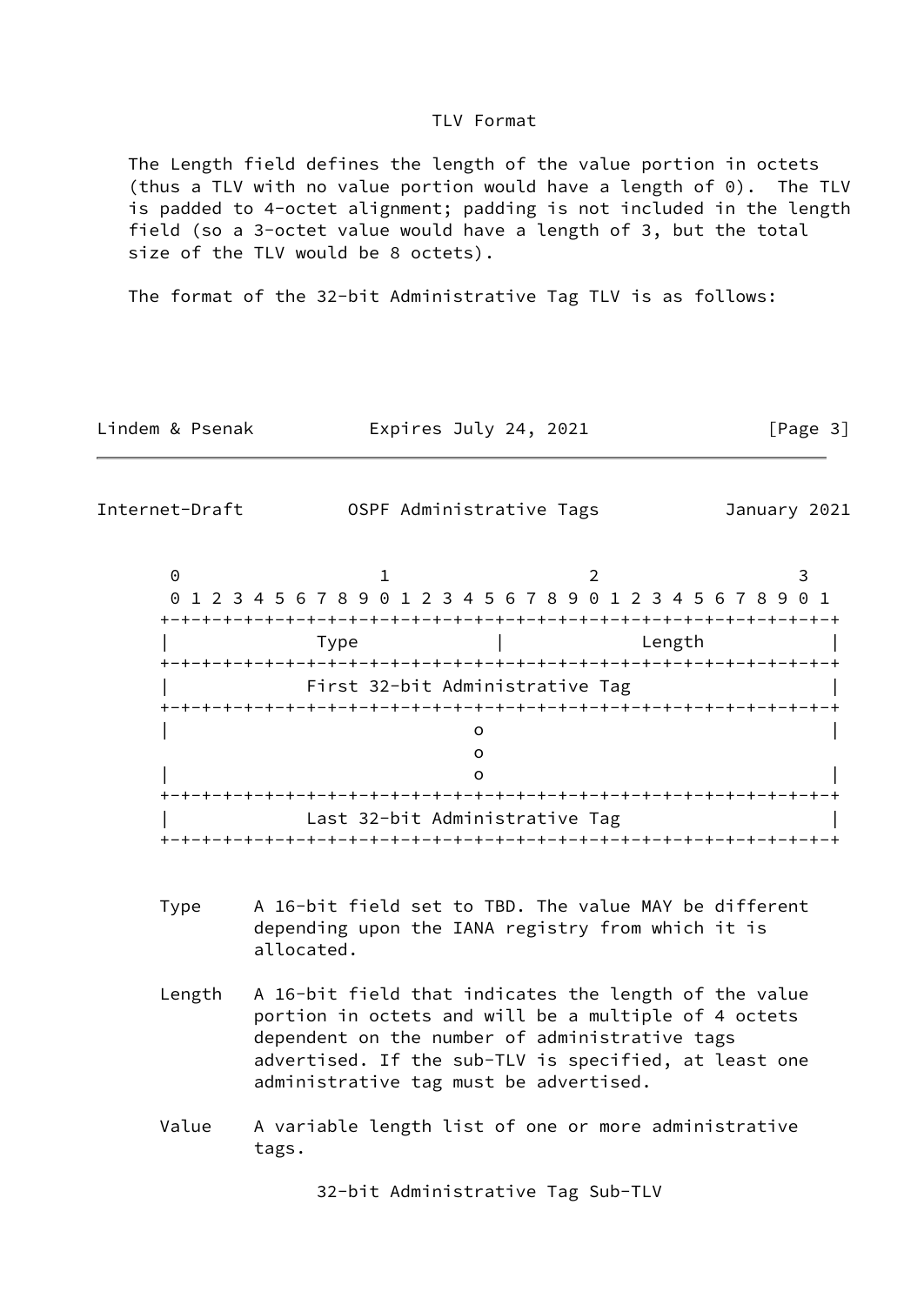This sub-TLV will carry one or more 32-bit unsigned integer values that will be used as administrative tags.

<span id="page-4-0"></span>[3](#page-4-0). Administrative Tag Applicability

 The administrative tag TLV specified herein will be valid as a sub- TLV of the following TLVs specified in [\[RFC7684](https://datatracker.ietf.org/doc/pdf/rfc7684)]:

1. Extended Prefix TLV advertised in the OSPFv2 Extended Prefix LSA

 The administrative tag TLV specified herein will be valid as a sub- TLV of the following TLVs specified in [\[RFC8362](https://datatracker.ietf.org/doc/pdf/rfc8362)]:

- 1. Inter-Area-Prefix TLV advertised in the E-Inter-Area-Prefix-LSA
- 2. Intra-Area-Prefix TLV advertised in the E-Link-LSA and the E- Intra-Area-Prefix-LSA

| Lindem & Psenak | Expires July 24, 2021 | [Page 4] |
|-----------------|-----------------------|----------|
|                 |                       |          |

<span id="page-4-2"></span>Internet-Draft OSPF Administrative Tags January 2021

- 3. External-Prefix TLV advertised in the E-AS-External-LSA and the E-NSSA-LSA
- <span id="page-4-1"></span>[4](#page-4-1). Protocol Operation

 An OSPF router supporting this specification MUST propagate administrative tags when acting as an Area Border Router and originating summary advertisements into other areas. Similarly, an OSPF router supporting this specification and acting as an ABR for a Not-So-Stubby Area (NSSA) MUST propagate tags when translating NSSA routes to AS External advertisements [\[RFC3101](https://datatracker.ietf.org/doc/pdf/rfc3101)]. The number of tags supported MAY limit the number of tags that are propagated. When propagating multiple tags, the order of the the tags must be preserved.

 For configured area ranges, NSSA ranges, and configurated summarization of redistributed routes, tags from component routes SHOULD NOT be propagated to the summary. Implementations SHOULD provide a mechanism to configure tags for area ranges, NSSA ranges, and redistributed route summaries.

An OSPF router supporting this specification MUST be able to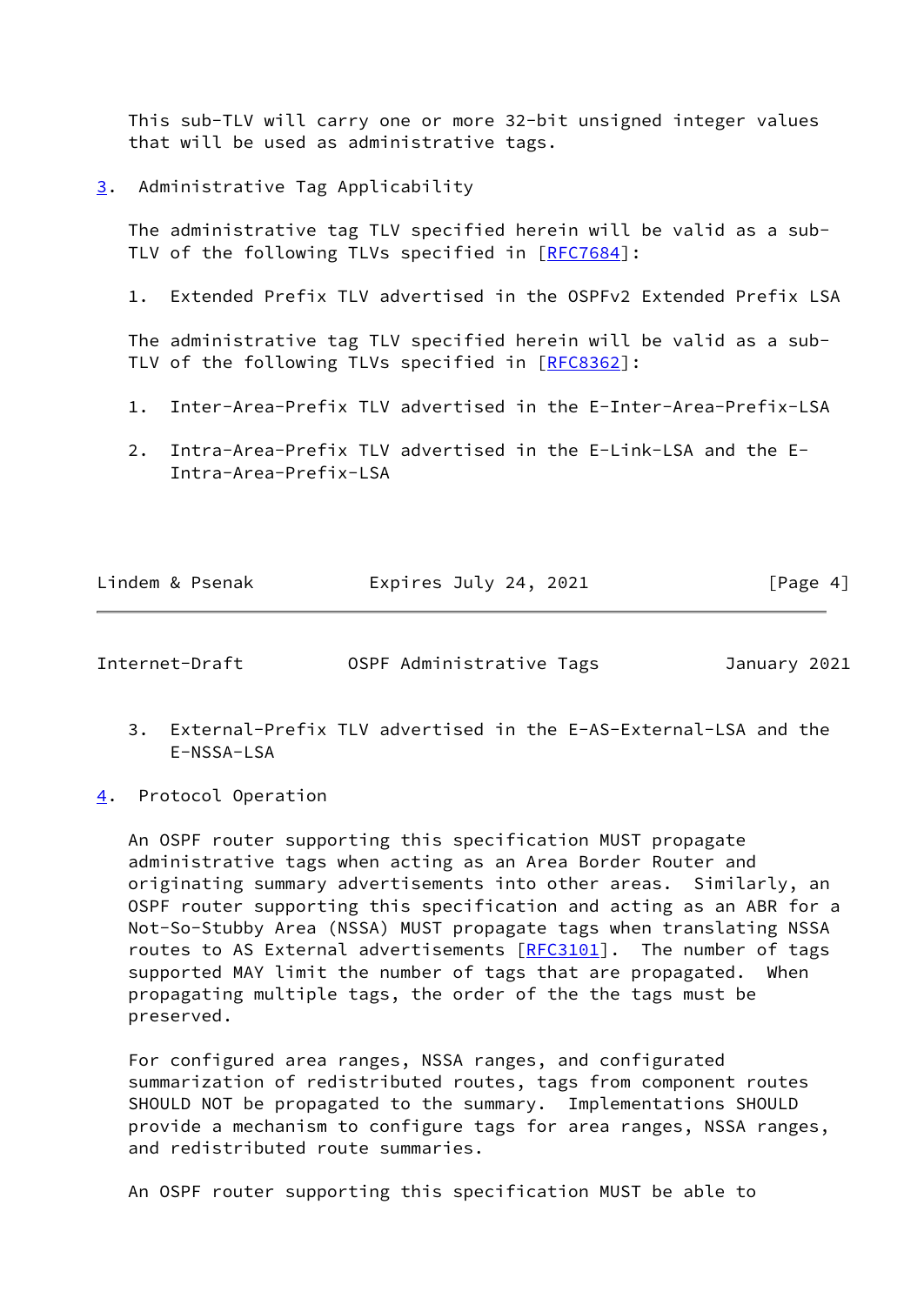advertise and interpret one 32-bit tag for prefixes. An OSPF router supporting this specification MAY be able to advertise and propagate multiple 32-bit tags. The maximum tags that an implementation supports is a local matter depending upon supported applications using the prefix or link tags.

When a single tag is advertised for AS External or NSSA LSA prefix, the existing tag in OSPFv2 and OSPFv3 AS-External-LSA and NSSA-LSA encodings SHOULD be utilized. This will facilitate backward compatibilty with implementations that do not support this specification.

<span id="page-5-0"></span>[4.1](#page-5-0). Equal-Cost Multipath Applicability

 When multiple LSAs contribute to an OSPF route, it is possible that these LSAs will all have different tags. In this situation, the OSPF router MUST associate the tags from one of the LSAs contributing a path and, if the implementation supports multiple tags, MAY associate tags for multiple contributing LSAs up to the maximum number of tags supported.

<span id="page-5-1"></span>[5](#page-5-1). Security Considerations

 This document describes a generic mechanism for advertising administrative tags for OSPF prefixes. The administrative tags are generally less critical than the topology information currently

| Lindem & Psenak | Expires July 24, 2021 | [Page 5] |
|-----------------|-----------------------|----------|
|                 |                       |          |

<span id="page-5-3"></span>Internet-Draft OSPF Administrative Tags January 2021

 advertised by the base OSPF protocol. The security considerations for the generic mechanism are dependent on the future application and, as such, should be described as additional capabilities are proposed for advertisement. Security considerations for the base OSPF protocol are covered in [\[RFC2328](https://datatracker.ietf.org/doc/pdf/rfc2328)] and [[RFC5340\]](https://datatracker.ietf.org/doc/pdf/rfc5340).

<span id="page-5-2"></span>[6](#page-5-2). IANA Considerations

 The following values should be allocated from the OSPF Extended Prefix TLV Sub-TLV Registry [\[RFC7684](https://datatracker.ietf.org/doc/pdf/rfc7684)]:

o TBD - 32-bit Administrative Tag TLV

 The following values should be allocated from the OSPFv3 Extended-LSA Sub-TLV Registry [\[RFC8362](https://datatracker.ietf.org/doc/pdf/rfc8362)]: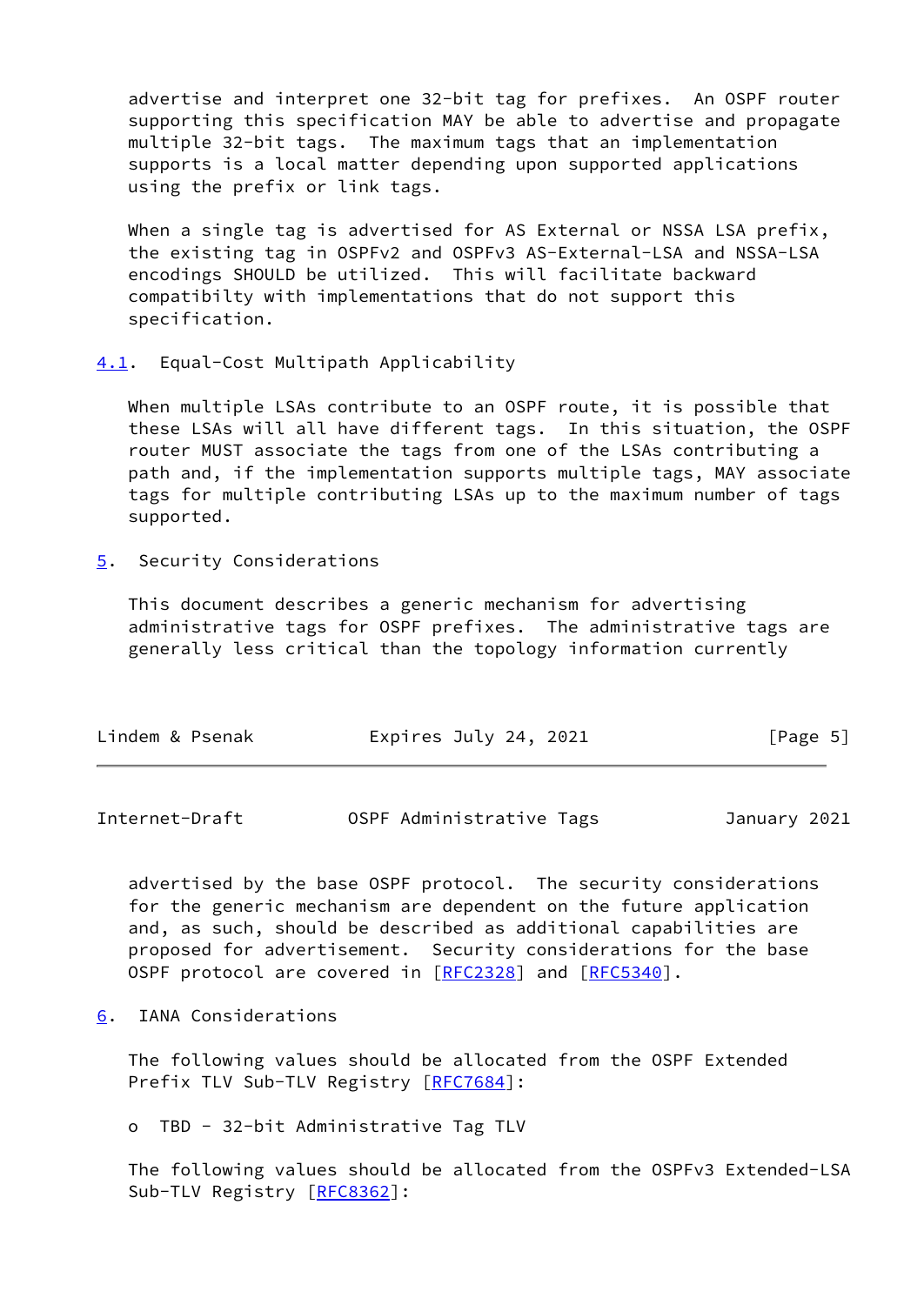- o TBD 32-bit Administrative Tag TLV
- <span id="page-6-0"></span>[7](#page-6-0). Acknowledgments

 The authors of [RFC 5130](https://datatracker.ietf.org/doc/pdf/rfc5130) are acknowledged since this document draws upon both the ISIS specification and deployment experience.

Thanks to Donnie Savage for his comments and questions.

The RFC text was produced using Marshall Rose's xml2rfc tool.

- <span id="page-6-1"></span>[8](#page-6-1). References
- <span id="page-6-2"></span>[8.1](#page-6-2). Normative References
	- [RFC2119] Bradner, S., "Key words for use in RFCs to Indicate Requirement Levels", [BCP 14](https://datatracker.ietf.org/doc/pdf/bcp14), [RFC 2119](https://datatracker.ietf.org/doc/pdf/rfc2119), DOI 10.17487/RFC2119, March 1997, <[https://www.rfc-editor.org/info/rfc2119>](https://www.rfc-editor.org/info/rfc2119).
	- [RFC2328] Moy, J., "OSPF Version 2", STD 54, [RFC 2328](https://datatracker.ietf.org/doc/pdf/rfc2328), DOI 10.17487/RFC2328, April 1998, <[https://www.rfc-editor.org/info/rfc2328>](https://www.rfc-editor.org/info/rfc2328).
	- [RFC3630] Katz, D., Kompella, K., and D. Yeung, "Traffic Engineering (TE) Extensions to OSPF Version 2", [RFC 3630,](https://datatracker.ietf.org/doc/pdf/rfc3630) DOI 10.17487/RFC3630, September 2003, <[https://www.rfc-editor.org/info/rfc3630>](https://www.rfc-editor.org/info/rfc3630).
	- [RFC5340] Coltun, R., Ferguson, D., Moy, J., and A. Lindem, "OSPF for IPv6", [RFC 5340](https://datatracker.ietf.org/doc/pdf/rfc5340), DOI 10.17487/RFC5340, July 2008, <[https://www.rfc-editor.org/info/rfc5340>](https://www.rfc-editor.org/info/rfc5340).

| Lindem & Psenak | Expires July 24, 2021 |  | [Page 6] |
|-----------------|-----------------------|--|----------|
|-----------------|-----------------------|--|----------|

<span id="page-6-3"></span>Internet-Draft OSPF Administrative Tags January 2021

- [RFC7684] Psenak, P., Gredler, H., Shakir, R., Henderickx, W., Tantsura, J., and A. Lindem, "OSPFv2 Prefix/Link Attribute Advertisement", [RFC 7684,](https://datatracker.ietf.org/doc/pdf/rfc7684) DOI 10.17487/RFC7684, November 2015, [<https://www.rfc-editor.org/info/rfc7684](https://www.rfc-editor.org/info/rfc7684)>.
- [RFC8174] Leiba, B., "Ambiguity of Uppercase vs Lowercase in [RFC](https://datatracker.ietf.org/doc/pdf/rfc2119) [2119](https://datatracker.ietf.org/doc/pdf/rfc2119) Key Words", [BCP 14](https://datatracker.ietf.org/doc/pdf/bcp14), [RFC 8174,](https://datatracker.ietf.org/doc/pdf/rfc8174) DOI 10.17487/RFC8174, May 2017, [<https://www.rfc-editor.org/info/rfc8174](https://www.rfc-editor.org/info/rfc8174)>.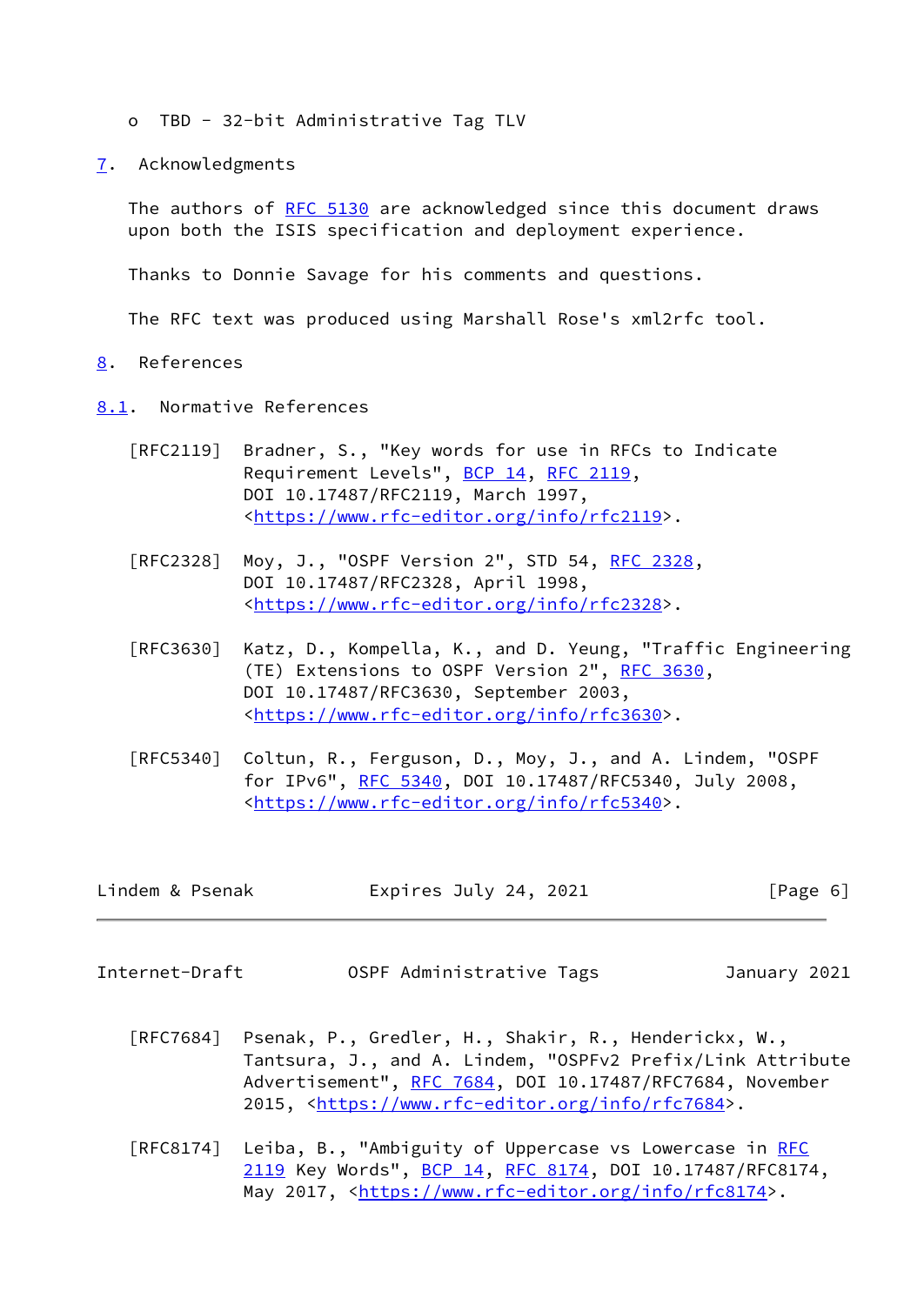- [RFC8362] Lindem, A., Roy, A., Goethals, D., Reddy Vallem, V., and F. Baker, "OSPFv3 Link State Advertisement (LSA) Extensibility", [RFC 8362,](https://datatracker.ietf.org/doc/pdf/rfc8362) DOI 10.17487/RFC8362, April 2018, [<https://www.rfc-editor.org/info/rfc8362](https://www.rfc-editor.org/info/rfc8362)>.
- <span id="page-7-0"></span>[8.2](#page-7-0). Informative References
	- [RFC3101] Murphy, P., "The OSPF Not-So-Stubby Area (NSSA) Option", [RFC 3101,](https://datatracker.ietf.org/doc/pdf/rfc3101) DOI 10.17487/RFC3101, January 2003, <[https://www.rfc-editor.org/info/rfc3101>](https://www.rfc-editor.org/info/rfc3101).
	- [RFC5130] Previdi, S., Shand, M., Ed., and C. Martin, "A Policy Control Mechanism in IS-IS Using Administrative Tags", [RFC 5130,](https://datatracker.ietf.org/doc/pdf/rfc5130) DOI 10.17487/RFC5130, February 2008, <[https://www.rfc-editor.org/info/rfc5130>](https://www.rfc-editor.org/info/rfc5130).
	- [RFC8920] Psenak, P., Ed., Ginsberg, L., Henderickx, W., Tantsura, J., and J. Drake, "OSPF Application-Specific Link Attributes", [RFC 8920](https://datatracker.ietf.org/doc/pdf/rfc8920), DOI 10.17487/RFC8920, October 2020, <[https://www.rfc-editor.org/info/rfc8920>](https://www.rfc-editor.org/info/rfc8920).

Lindem & Psenak **Expires July 24, 2021** [Page 7]

<span id="page-7-2"></span>Internet-Draft OSPF Administrative Tags January 2021

<span id="page-7-1"></span>[Appendix A.](#page-7-1) 64-Bit Administrative Tag Sub-TLV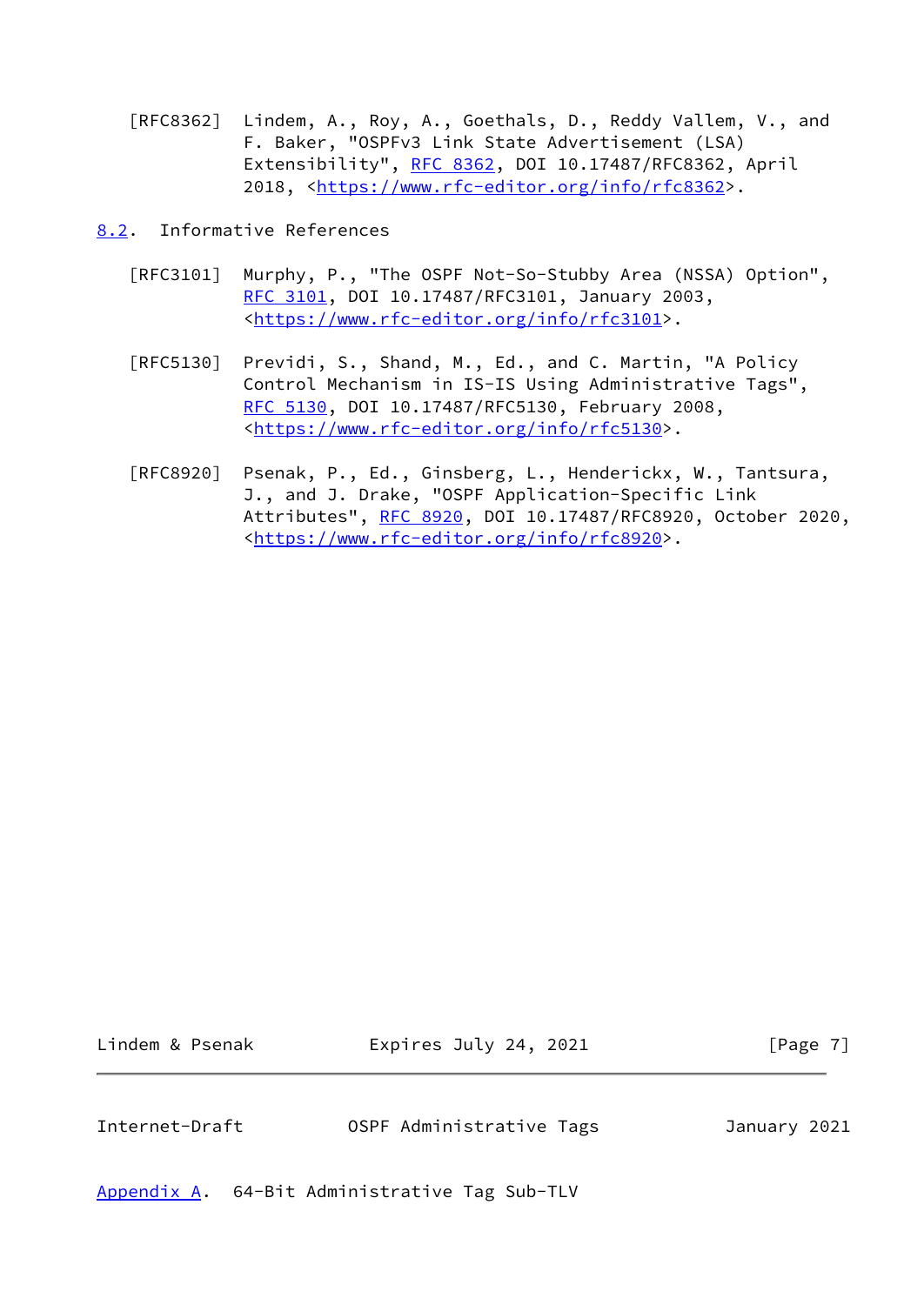The definition of the 64-bit tag was considered but discard given that there is no strong requirement or use case. The specification is included here for information.

 This sub-TLV will carry one or more 64-bit unsigned integer values that will be used as administrative tags.

The format of the 64-bit Administrative Tag TLV is as follows:

0 1 2 3 0 1 2 3 4 5 6 7 8 9 0 1 2 3 4 5 6 7 8 9 0 1 2 3 4 5 6 7 8 9 0 1 +-+-+-+-+-+-+-+-+-+-+-+-+-+-+-+-+-+-+-+-+-+-+-+-+-+-+-+-+-+-+-+-+ | Type | Length | +-+-+-+-+-+-+-+-+-+-+-+-+-+-+-+-+-+-+-+-+-+-+-+-+-+-+-+-+-+-+-+-+ | First 64-bit Administrative Tag | | | +-+-+-+-+-+-+-+-+-+-+-+-+-+-+-+-+-+-+-+-+-+-+-+-+-+-+-+-+-+-+-+-+ | O | of the contract of the contract of the contract of the contract of the contract of the contract of the contract of the contract of the contract of the contract of the contract of the contract of the contract of the contrac | o | +-+-+-+-+-+-+-+-+-+-+-+-+-+-+-+-+-+-+-+-+-+-+-+-+-+-+-+-+-+-+-+-+ Last 64-bit Administrative Tag | | +-+-+-+-+-+-+-+-+-+-+-+-+-+-+-+-+-+-+-+-+-+-+-+-+-+-+-+-+-+-+-+-+

- Type A 16-bit field set to TBD. The value MAY be different depending upon the registry from which it is allocated.
- Length A 16-bit field that indicates the length of the value portion in octets and will be a multiple of 8 octets dependent on the number of administrative tags advertised. If the sub-TLV is specified, at least one administrative tag must be advertised.
- Value A variable length list of one or more 64-bit administrative tags.

64-bit Administrative Tag TLV

<span id="page-8-0"></span>[Appendix B.](#page-8-0) Link Administrative Tags

 The advertisement of administrative tags corresponding to links has been removed from the document. The specification of advertising

Lindem & Psenak Expires July 24, 2021 [Page 8]